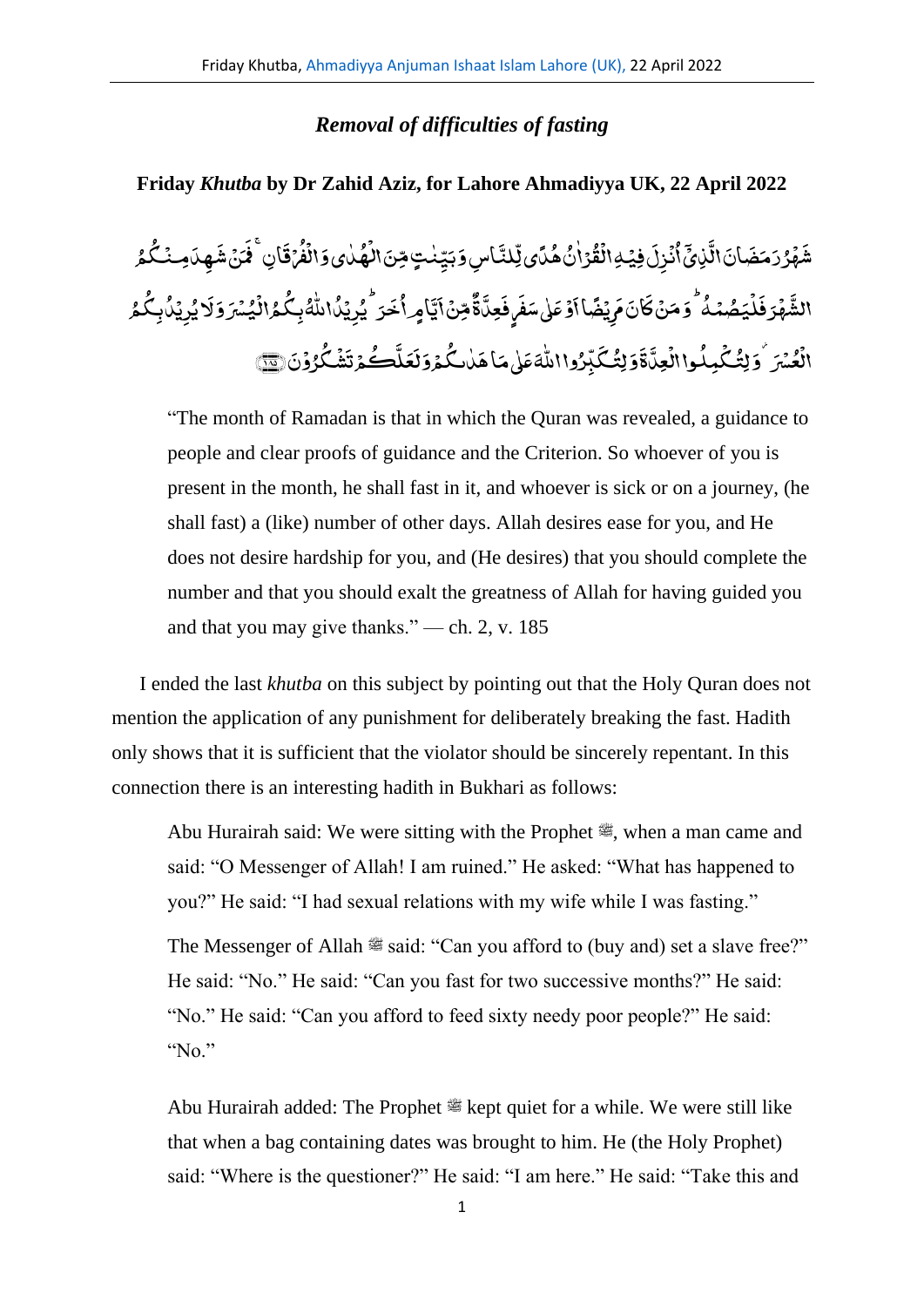give it in charity." The man asked: "O Messenger of Allah! Should I give it to someone poorer than me? By Allah! There is no family between the two stony ends (of Madinah) poorer than my family." The Prophet  $\mathscr{F}$  laughed until his teeth showed and then said: "Feed your family with it." (hadith 1936)

Maulana Muhammad Ali comments on this as follows: "What great mercy is there in the teachings of the Holy Prophet! No doubt, his teachings impose hardships and difficulties by requiring prayer and fasting. Moreover, for infringing a rule of fasting a penalty has to be imposed. However, if a person acknowledges that he has disobeyed some commandment of Allah, and is sincerely repentant, this incident shows how great the sympathy and mercy is with which he is treated. This clearly shows that the real purpose was to inculcate the spirit to abide by the Divine commandments, and it was not to impose difficulty and hardship."

This, of course, is in line with the words from the verse I quoted at the beginning: "Allah desires ease for you, and He does not desire hardship for you". In this incident at every step he Holy Prophet made things easier for the man.

Reverting to the verse I quoted at the beginning, the month of Ramadan has been chosen for fasting because it is the month in which the Quran was revealed. It is wellknown that the Quran was revealed in portions *during a period of twenty-three years;* therefore, by its revelation in the month of Ramadan is meant that the revelation *first took place* in that month in a certain year. I also pointed out in an earlier *khutba* that it is stated in Hadith that the angel Gabriel (*Jibrīl*) every Ramadan came to the Holy Prophet and read with him the whole of the Quran as it was at that time. So this statement that "The month of Ramadan is that in which the Quran was revealed" may refer to that as well.

The first revelation came to the Holy Prophet when he was 40 years old during one of the nights towards the end of the month of Ramadan when he was in the cave of .<br>قبائقڈر :Hira. As the Quran says .<br>, ់<br>ទ َ ل ی .<br>, َ ِ<br>اَنۡزَلۡنٰٰمُ فِیۡ لَا <u>់</u> ف ٰ <u>់</u> .<br>,  $\overline{a}$ آ انَّة — "Surely We revealed it on the Night of Majesty" (ch. 97, v. 1). According to reports in Hadith, this was a night in the last ten

2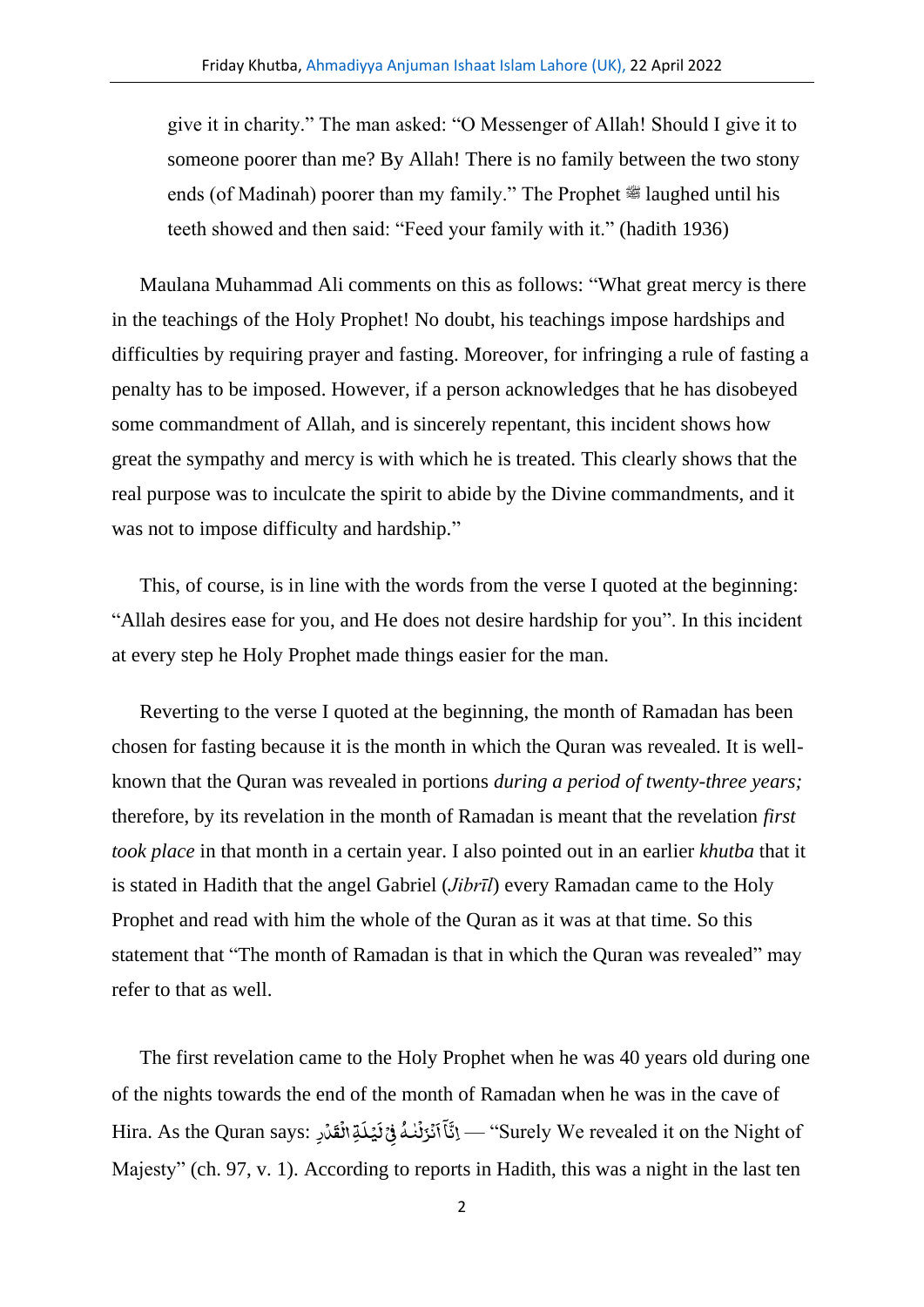nights of Ramadan (Bukhari, hadith 2020). Of course, fasting in Ramadan for Muslims, as we practise it, was only prescribed several years later after the migration to Madinah, and it was in commemoration of the revelation of the Quran. The greatest spiritual experience of the Holy Prophet had taken place in that month. So it was considered to be the most suitable month of the year for the spiritual discipline of the Muslim community through fasting.

If a particular time had not been specified, the discipline would have lost all its value. Because of choosing a fixed month, when that month begins the whole Muslim world, from one end of the earth to the other, has the same experience. All sections of Muslim society suddenly change the course of their lives when Ramadan begins. If the basics had been left up to the individual to decide, such as on which days to fast, or what to give up during fasting, then it would not be a community institution which brings people together. Moreover, individuals themselves would lose the motivation to fast. Yes, it is true that a person is more likely to do something if he or she sees others doing it. That natural human behaviour can be put to good, productive use. Just like everything else in life, this behaviour of following other people can do harm in the wrong circumstances.

People who are exempted from fasting are specially mentioned either in the Holy Quran or in the Hadith. The Quran mentions the sick and those on journey in the above verse, and says that they must complete any missed fasts. The verse before this says the same but it has an addition. It says:

"But whoever among you is sick or on a journey, (he shall fast) a (like) number of other days. And those who find it extremely hard (*yuṭīqūna*) may effect redemption (*fidyah*) by feeding a poor one…" ch. 2, v. 184.

Many interpreters of the Quran take *yuṭīqūna,* which we have translated as "who find it extremely hard", as meaning "those who are able to do it", and many of them claim that when this verse, 184, was revealed, it was at an early stage in the beginning of fasting in Islam, and at that initial stage fasting was made a matter of choice so that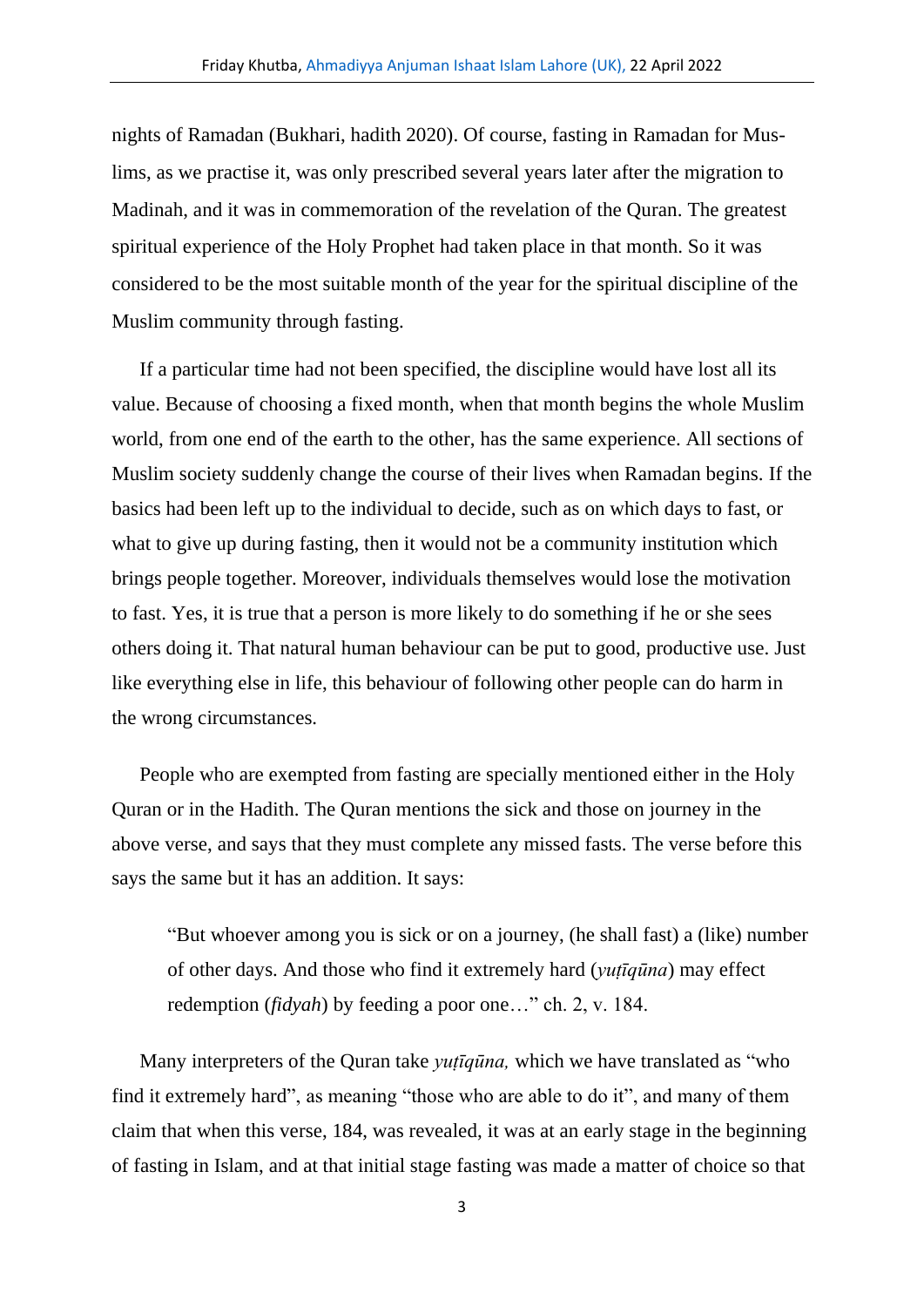anyone who was able to feed a poor person could do that instead of fasting. They claim that the next verse, 185, instituted the fasting in Ramadan that we know today, and that it abrogated this earlier-offered choice and made fasting obligatory for everyone, except those who are sick or on a journey. But instead of bringing in abrogation, and treating a statement in the Quran as no longer operative, Maulana Muhammad Ali says that the redemption or *fidyah* by feeding a poor one applies to those who are unable to fast at all, who can neither fast in Ramadan nor are they able to make up for the missed fasts after Ramadan. Thus there is nothing abrogated.

So the sick person and the traveller who misses any fasts in Ramadan is required to fast afterwards, when the sickness has gone or when the journey ends, and to complete the missed fasts after Ramadan. Those who have a long-term illness are allowed to effect a redemption by feeding one poor person for every fast missed. According to Hadith, old people, pregnant women, and women suckling a child, are exempt from fasting and should feed a poor person instead (Bukhari, heading to hadith 4505). Those who cannot afford to feed a poor person can perform some other act of charity, such as helping someone in need in some other way. People engaged in hard manual labour may postpone fasting to a time of the year when it is possible for them to fast.

There can be no precise and exact definition of sickness or journey. It is a matter to be determined by the person himself. As regards being on a journey, the Holy Prophet was once questioned by a person whether he should or should not stop fasting when on a journey. He was someone who kept a lot of fasts. The Holy Prophet replied: "If you wish you can fast and if you wish can break it" (Bukhari, hadith 1942–1943).

When people travelled with the Holy Prophet, those who kept the fast did not find fault with those who broke it, nor did those who broke the fast find fault with those who kept it. There is a saying of the Holy Prophet: "It is not a virtuous act to fast on a journey" (Bukhari, hadith 1946). But he said this to a man who was in severe distress because of his fast, and people had gathered around him to provide shade for him from the heat. In Sahih Muslim there is a hadith as follows:

4